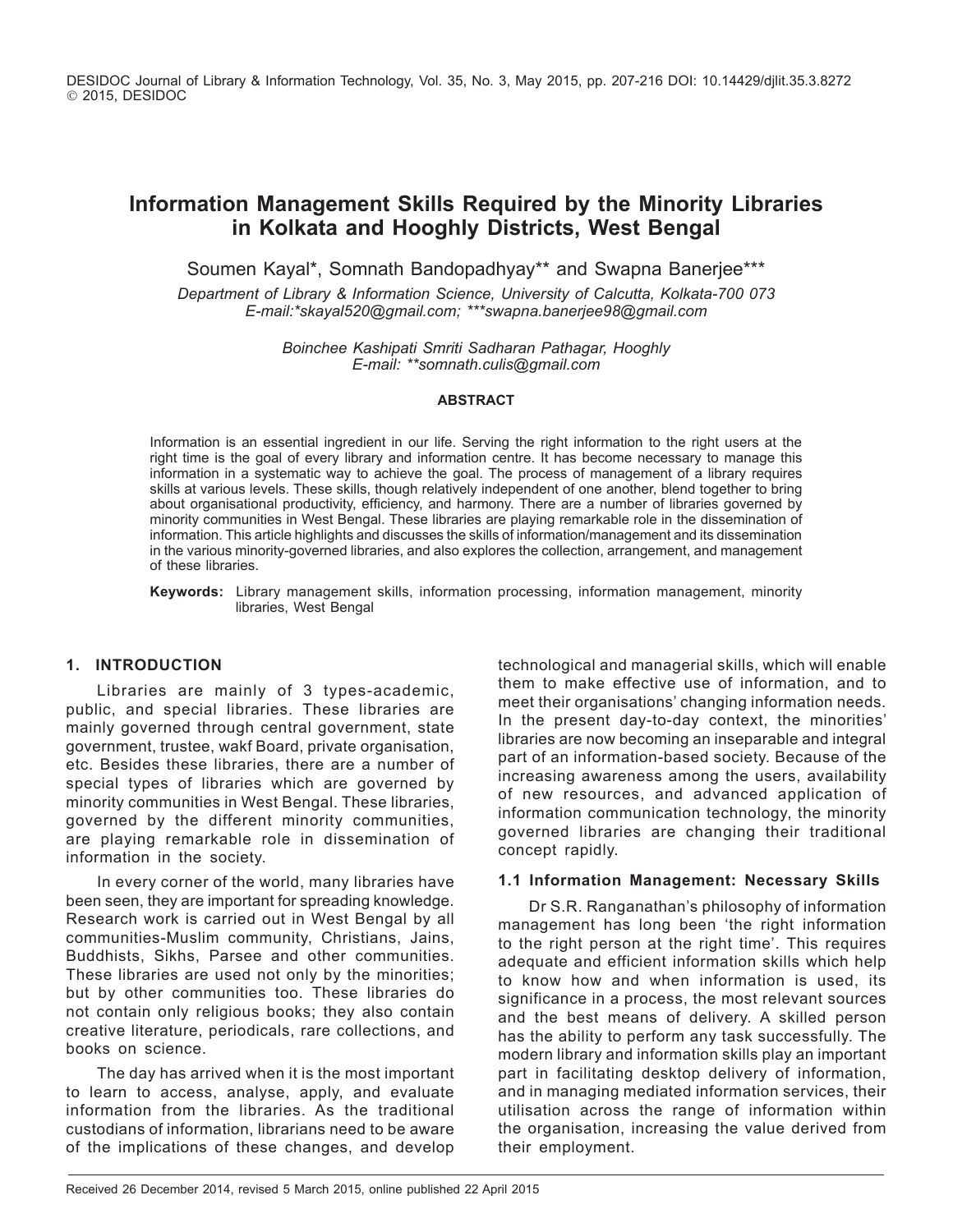The electronic environment of the  $21<sup>st</sup>$  century will demand a range of technological skills from the library and Information science professionals. Besides these technological skills, the library professional should have some basic skills. The following skills are required for managing information on the part of the library professionals:

- Technical skills-classification, cataloguing of document, indexing, abstracting, etc.
- Managerial skills- Managing the different sections like-Finance, human source, administrative works, etc.
- Preservation skills- Expertise and skills to preserve the library resources.
- Other skills- Communication skills, negotiations skills, IT-based skills, etc.

# **2. Review of literature**

Sunita<sup>1</sup> in her study highlighted the required skills for library professionals and provided effective services to the users, so that all the resources in the library are extensively used. It was found that use of new technology in design and delivering the information product and tools will also be a best practice in extent of use of library services. Majumdar2 discussed about the various types of skills required for the library and information professionals working at IT environment and highlights on different programmes to enhance these skills among the professional. Cabonero and Dolendo<sup>3</sup> in their study determined the cataloguing and classification skills of academic and school librarians in three area namely, descriptive cataloguing, subject analysis, and classification. Sridhar4 also carried out a study on skill requirements of LIS professionals in the e-world and found that all pervasive information technology (e-world) has affected significantly the rendering of library and information services, but adoption of IT library services has not been smooth. In addition to professional knowledge, librarianship is expected to have some knowledge in the areas of management, foreign languages, statistics, computer, etc.

Any significant gap between the knowledge and corresponding skills required is dangerous. His paper cites various levels of skills required by LIS professional and highlights the skills, starting from computer literacy to electronic publishing and marketing. Taher<sup>5</sup> discussed the information storage and retrieval patterns of Madrasa libraries located at Ajmer, Bangalore, Hydrabad, Lucknow, and Shararanpur; to propose a National Information Centre for Islamic studies; to suggest way and means for network and resource sharing among different Madrasa libraries and Islamic Studies libraries in India. Koganuramath & Anagdi<sup>6</sup> presented the various facets of interpersonal skills and also discussed the importance of public relations skills, including librarian's own skills that help the users to cultivate interpersonal skills as positive reference services.

## **3. Objectives**

There are in total 50 libraries in Kolkata and Hooghly districts which are governed by different minority communities. Out of 50 libraries, there are 33 libraries in Kolkata and 17 libraries in Hooghly district. In Kolkata district, out of 33 libraries, there are 5 libraries governed by Buddhists, 3 governed by Jains, 22 governed by Muslims, 1 governed by Parsee, 2 governed by Sikh minorities. In Hooghly district, out of 17 libraries, Buddhist governed libraries is 1, Christian governed libraries are 2 and Muslim governed libraries are 14. The only Persian community library is in Kolkata district. These libraries are as follows:

Terminologically the word 'minority' means the class, which is smaller. Here minority is considered with respect to religion. In India, mainly people of five religions are considered as minority-the muslims, the christrians, the Sikhs, the Buddhists and Jains. According to census of 2001, the rate of population of the Minorities in West Bengal is 2.34 %. The community which is minor from the aspect of religion in this study is called minority community. Indian Government has recognised Muslims, Christians, Buddhists, Jains, Sikh and Parsees as minority communities<sup>7</sup>. The religious demographic in West Bengal as per census in 2001 is Muslims (25.5 %); Christrain (0.64 %); Buddhist (0.30 %); Sikhs(0.08 %);Jains (0.7 %); Parsees (Non-accountable). The study cocentrates on in the districts of Kolkata and Hooghly, bringing into limelight the libraries governed by minorities communities in this part of Bengal. The study covers mainly 50 minority governed libraries in the two districts of Bengal, Kolkata and Hooghly, respectively.

The objectives of the study are to:

- Find out the different types of resources in the minority governed libraries.
- Find out the type of users using these special type of libraries.
- Find out the collection, arrangement and management of resources in these libraries.
- Know the type of services required in the minority governed libraries.
- Find out the gaps between requirement and services provided in the libraries.

# **4. Methodology**

To get the required information for the study a well structured questionnaire was designed. The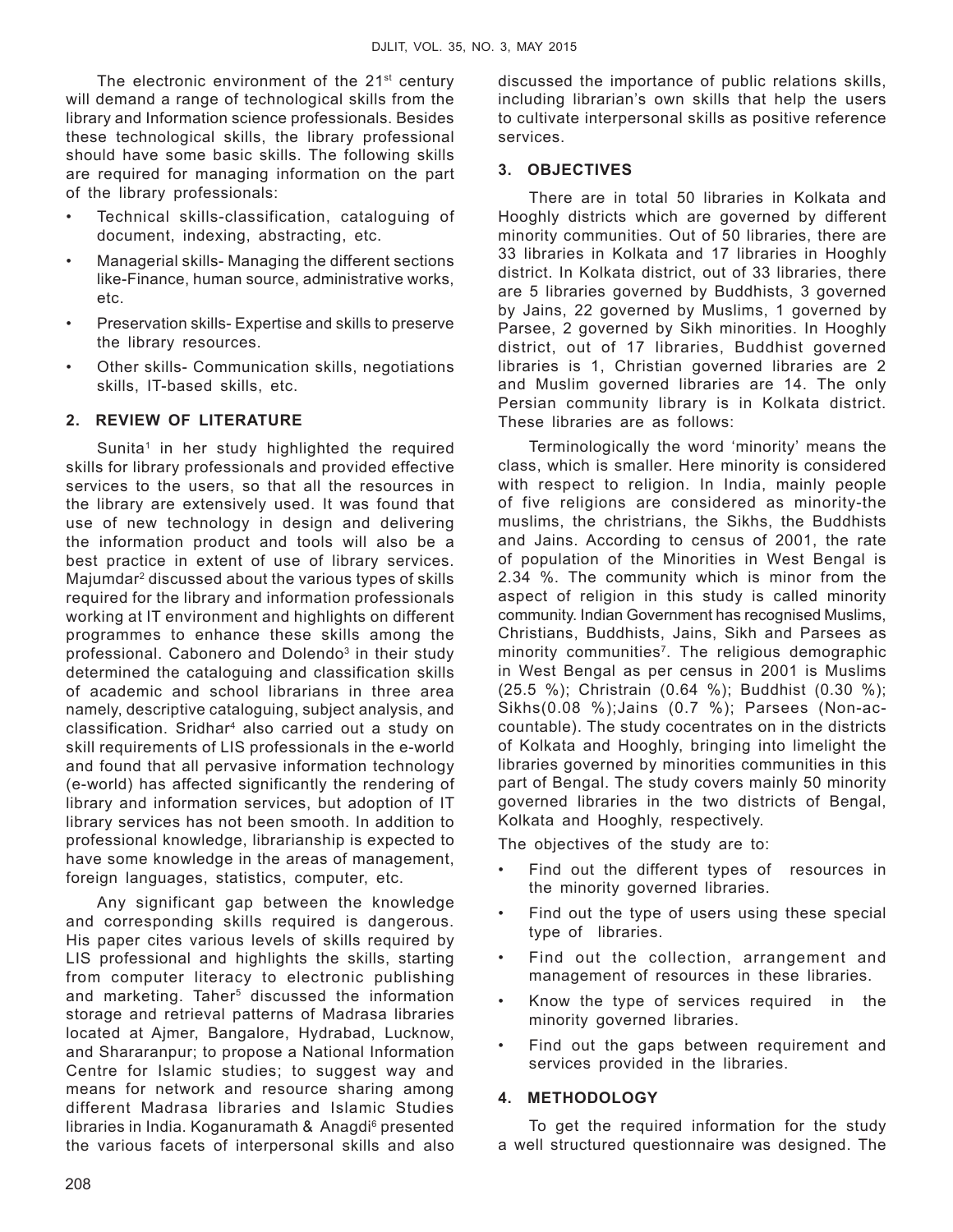survey method has been chosen for this work. The observation method and interview methods were also taken into consideration.

# **5. analysis**

# **5.1 Library Collections**

The year of establishment of minority governed libraries are mentioned in Table 1. According to the Encyclopedia of Library and Information Science, library collection is the sum total of library materials, books, manuscripts, periodicals, pamphlets, reports, recordings, microfilm reels, micro cards and microfiche, CDs, etc., that make up the holding of a particular library. Table 2 represents distribution of resources in different minority libraries in Kolkata and Hooghly districts. These comprise such as from the above findings, we can compare the minority governed libraries in the district of Kolkata and Hooghly from the point of information about the collection such as books, periodicals, maps, special collection and rare books, etc. It reveals that almost each library posses a good number of books in their collection. Each library has some periodicals too. The main feature of the minority libraries is that they have good collection of rare and historical books. The Zend Avesta which is the most holy book of the Parsees and very rare in type is found in The Late Ervad D.B. Mehta's Zoroastrian Anjuman Atash Adran, Parsee library, which is the only one present in Kolkata. This is the single copy collection in Kolkata. Many of the researchers are unaware of this information.

In Kolkata district, it is seen that in 33 libraries, there are, in total 2,09,663 books. The books comprise of novels, books on science, religion, textual, references, children's, travels, etc. Periodicals are present in all the libraries. Rare and historical books

are present in 26 libraries. In Hooghly district, 17 libraries are run by the members of the minorities, and these libraries possess a large number of text book, religious books and literary books, books on quiz and sciences. It is found that Hooghly district has a rich collection, earliest one being Carey Library and Research Centre, with the oldest book dating as back as 1800. Among the religious books, there are lots of books on Islamic literature, Buddha's biography, William Carey's biography and working career, etc. There are in total 85026 books. The books comprise of novels, books on religion, science, history, travelogues, etc. Periodicals are present in 14 libraries. Rare and historical books are present in 10 libraries.

# **5.2 User Services Offered in Libraries**

Users constitute the focal point of any library. In any library, user-centered system and services, including the design and development of services suited for specific domains and specific groups of users, is of utmost necessity. It is mandatory in a library to allow users to access the library collections. Library services describe the facilities provided by a library for the use of books and dissemination of information. Table 3 depicts the various kinds of services like lending service, reference service, reprographic service, extension service, IT service, Document delivery service, etc., provided by the minority libraries.

It is seen that reference service and lending service is the most popular service and reprographic service is the rarest service provided by the different minority libraries in Kolkata and Hooghly. Extension service is a special service provided by these libraries. Some of the libraries are conducting motivation programmes for Self-help roup (SGH) for female users in Hooghly district. Table 3 also

| Name of library                                     | Year of estab-<br><b>lishment</b> | <b>Buddhist</b>           | <b>Christians</b>         | Jains                     | <b>Muslims</b>            | <b>Parsees</b>            | <b>Sikhs</b>              | <b>District</b> |
|-----------------------------------------------------|-----------------------------------|---------------------------|---------------------------|---------------------------|---------------------------|---------------------------|---------------------------|-----------------|
| Arabinda Barua Library (ABL)                        | 1892                              | ✓                         | ×                         | $\boldsymbol{\mathsf{x}}$ | ×                         | $\boldsymbol{\times}$     | ×                         | Kolkata         |
| Belgachia Muslim Library (BML)                      | 1986                              | ×                         | $\boldsymbol{\mathsf{x}}$ | $\boldsymbol{\mathsf{x}}$ | $\checkmark$              | $\boldsymbol{\mathsf{x}}$ | ×                         | Kolkata         |
| Bidarshan Siksha Kendra (BSK)                       | 1892                              | ✓                         | ×                         | ×                         | ×                         | ×                         | ×                         | Kolkata         |
| Central Urdu Library of West Bengal<br>Urdu Academy | 1981                              | $\boldsymbol{\mathsf{x}}$ | $\boldsymbol{\mathsf{x}}$ | $\boldsymbol{\mathsf{x}}$ | ✓                         | $\boldsymbol{\mathsf{x}}$ | ×                         | Kolkata         |
| Dharmadhar Grantha Prakasani                        | 1992                              | ✓                         | $\boldsymbol{\times}$     | $\boldsymbol{\mathsf{x}}$ | $\boldsymbol{\times}$     | $\boldsymbol{\mathsf{x}}$ | $\boldsymbol{\mathsf{x}}$ | Kolkata         |
| Dilkusha Library (DL)                               | 1920                              | ×                         | ×                         | ×                         | $\checkmark$              | ×                         | ×                         | Kolkata         |
| Garia Budha Sanskriti Samsad<br>Library             | 1974                              | ✓                         | $\boldsymbol{\mathsf{x}}$ | $\boldsymbol{\mathsf{x}}$ | ×                         | $\boldsymbol{\mathsf{x}}$ | ×                         | Kolkata         |
| Gulab Kumari Library (GKL)                          | 1916                              | ×                         | $\boldsymbol{\mathsf{x}}$ | $\checkmark$              | $\boldsymbol{\times}$     | $\boldsymbol{\mathsf{x}}$ | ×                         | Kolkata         |
| Gunalamkar Library (GL)                             | 1909                              | ✓                         | ×                         | ×                         | $\boldsymbol{\mathsf{x}}$ | ×                         | ×                         | Kolkata         |
| Gurmat Library (GL)                                 | 1920                              | ×                         | $\boldsymbol{\mathsf{x}}$ | $\boldsymbol{\mathsf{x}}$ | ×                         | $\boldsymbol{\mathsf{x}}$ | ✓                         | Kolkata         |
| Hazi Abdulla Library (HAL)                          | 1882                              | ×                         | ×                         | ×                         | ✓                         | ×                         | ×                         | Kolkata         |
| Hanifa Public Urdu Primary Library                  | 1903                              | ×                         | $\boldsymbol{\mathsf{x}}$ | ×                         | $\checkmark$              | $\boldsymbol{\times}$     | ×                         | Kolkata         |

|  |  |  |  |  |  | Table 1. Minority governed libraries in Kolkata and Hooghly |  |
|--|--|--|--|--|--|-------------------------------------------------------------|--|
|--|--|--|--|--|--|-------------------------------------------------------------|--|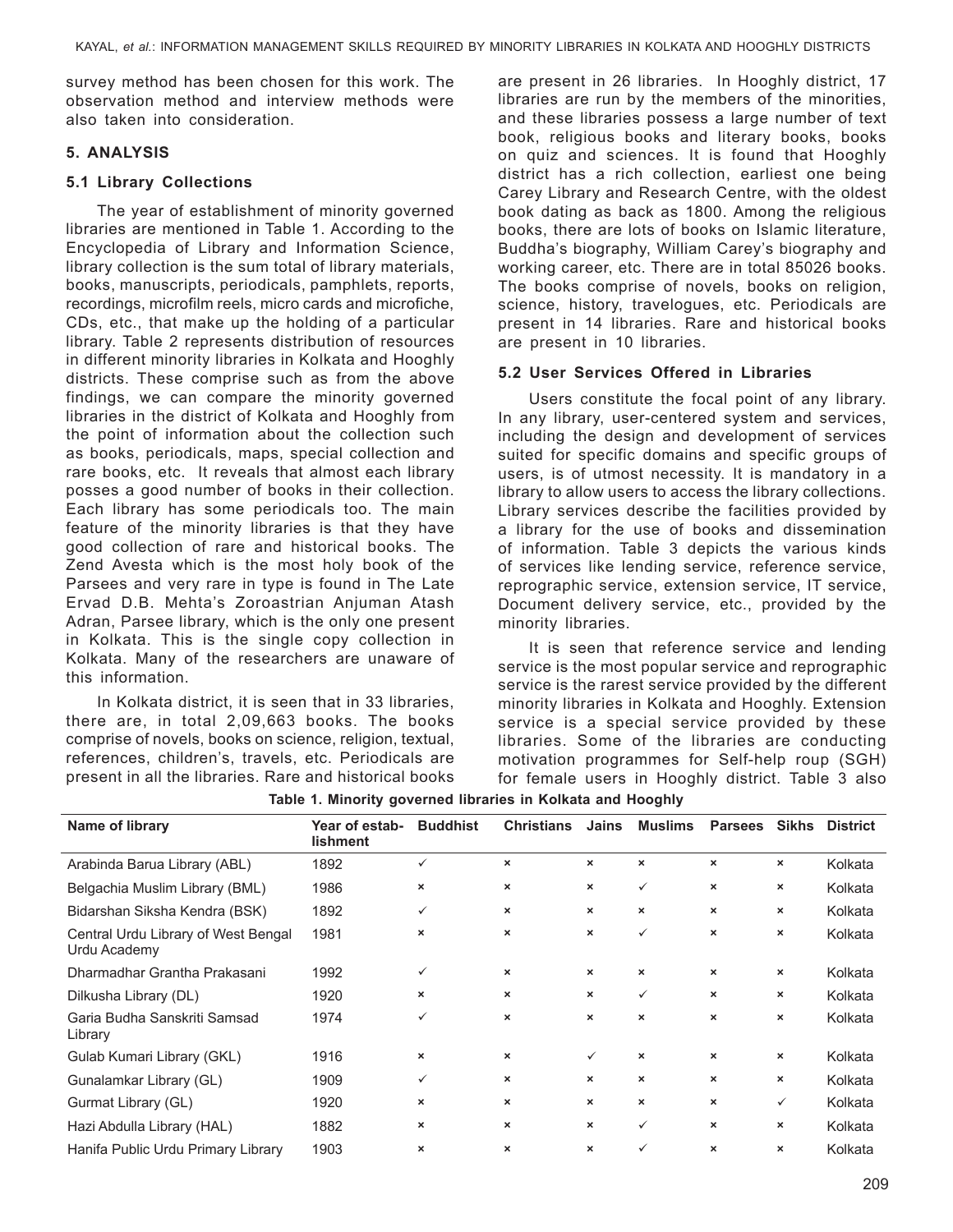| <b>S. No.</b><br>Name of the library                                                                                |              | <b>Total books Periodicals</b> |                | <b>Maps</b>          | Rare & histori-<br>cal books |                     | <b>Special</b><br>collection | <b>District</b>    |
|---------------------------------------------------------------------------------------------------------------------|--------------|--------------------------------|----------------|----------------------|------------------------------|---------------------|------------------------------|--------------------|
| <b>Total</b><br>Table 2. Distribution of resources in different minority libraries in Kolkata and Hooghly districts |              |                                |                |                      |                              |                     |                              |                    |
| Theology Library (TL)                                                                                               | 1974         | ×<br>06                        | ✓<br>02        | $\pmb{\times}$<br>03 | ×<br>36                      | ×<br>01             | ×<br>02                      | Hooghly            |
| Telenipara Hamdard Library                                                                                          | 1963         | ×                              | ×              | $\pmb{\times}$       | ✓                            | ×                   | ×                            | Hooghly            |
| Suratsingpur Islimia Pathagar                                                                                       | 1989         | ×                              | $\pmb{\times}$ | $\pmb{\times}$       | ✓                            | ×                   | ×                            | Hooghly            |
| Rautara Islamic Library (RIL)                                                                                       | 2006         | ×                              | ×              | $\pmb{\times}$       | ✓                            | ×                   | ×                            | Hooghly            |
| Mojaddeya Library (ML)                                                                                              | 2002         | ×                              | ×              | $\pmb{\times}$       | ✓                            | ×                   | ×                            | Hooghly            |
| Konnagar Hanafi Library (KHL)                                                                                       | 1933         | ×                              | ×              | $\pmb{\times}$       | ✓                            | ×                   | ×                            | Hooghly            |
| Kabiruddin Ettehadia Library                                                                                        | 1937         | ×                              | $\pmb{\times}$ | $\pmb{\times}$       | ✓                            | ×                   | ×                            | Hooghly            |
| Islahul Muslemin Library (IML)                                                                                      | 1952         | ×                              | ×              | ×                    | ✓                            | ×                   | ×                            | Hooghly            |
| Hanifia Dini Library (HDL)                                                                                          | 2001         |                                | ×              | ×                    |                              | ×                   |                              | Hooghly            |
| Furfura Young Mens Public Library                                                                                   | 1932         | ×                              | ×              | ×                    | ✓                            | ×                   | ×                            | Hooghly            |
| Furfira Jafira Library (FJL)                                                                                        | 1953         | ×                              | $\times$       | ×                    | ✓                            | ×                   | ×                            | Hooghly            |
| Dr. Ambedkar library (AL)                                                                                           | 1992         |                                | ×              | ×                    | ×                            | ×                   | ×                            | Hooghly            |
| Carey Library and Research Centre                                                                                   | 1818         | ×<br>✓                         | ✓              | ×                    | ×                            | ×                   | ×                            | Hooghly            |
| Arambag Millatual Islam Library                                                                                     | 2003         | ×                              | ×              | ×                    |                              | ×                   | ×                            | Hooghly            |
| Amgram Mahasin Pathagar (AMP)                                                                                       | 1963         | ×                              | ×              | ×                    | ✓<br>✓                       | ×                   | ×                            | Hooghly            |
| Al-Mustafa Library (AML)                                                                                            |              |                                |                |                      |                              |                     |                              | Hooghly            |
| Allama Ibne Taimiyah Central Library                                                                                | 1990<br>2011 | ×                              | ×<br>×         | ×                    | ✓                            | ×                   | ×                            | Hooghly            |
|                                                                                                                     |              | ×                              |                | ×                    | ✓                            | ×                   | ×                            |                    |
| United Friends Library (UFL)                                                                                        | 1975         | ×                              | ×              | ×                    | ✓                            | ×                   | ×                            | Kolkata            |
| The Tiljala Library (TL)<br>The Young Movement Society                                                              | 2001         | ×                              | ×              | ×                    | ✓                            | ×                   | ×                            | Kolkata            |
|                                                                                                                     | 1932         | ×                              | $\times$       | ×<br>×               | ×<br>✓                       | ×                   | ×                            | Kolkata            |
| The Muslim Institute Library (MIL)<br>The Sikh Cultural Library (SCL)                                               | 1902<br>1953 | ×<br>×                         | ×<br>$\times$  | ×                    | ✓                            | $\pmb{\times}$      | ×<br>✓                       | Kolkata<br>Kolkata |
| The Late Ervad D.B. Mehta's Zoroas-<br>trian Anjuman Atash Adaran                                                   | 1912         | ×                              | ×              | ×                    | ×                            | $\pmb{\times}$      | ×                            | Kolkata            |
| Tanti Bagh Educational Society                                                                                      | 1962         | ×                              | $\times$       | ×                    | ✓                            | ×<br>✓              | ×                            | Kolkata            |
|                                                                                                                     |              |                                | ×              |                      |                              |                     | ×                            |                    |
| Sir Syed Library Free Reading Room<br>Syed Ameer Ali Library (SAAL)                                                 | 1987<br>1929 | ×<br>×                         | $\times$       | $\pmb{\times}$<br>×  | ✓<br>✓                       | $\pmb{\times}$<br>× | ×                            | Kolkata<br>Kolkata |
| Qaumi Library (QL)                                                                                                  | 1944         | ×                              | ×              | ×                    | ✓                            | ×                   | ×                            | Kolkata            |
| Moulana Haali Academy (MHA)                                                                                         | 1978         | ×                              | ×              | ×                    | ✓                            | ×                   | ×                            | Kolkata            |
| Motijheel Public Urdu Library (MPUL)                                                                                | 1980         | ×                              | $\times$       | ×                    | ✓                            | ×                   | ×                            | Kolkata            |
| Mohabir Pustakalaya (MP)                                                                                            | 1931         | ×                              | $\times$       | $\checkmark$         | ×                            | ×                   | ×                            | Kolkata            |
| Mohammed Ali Library (MAL)                                                                                          | 1930         | ×                              | ×              | ×                    | ✓                            | ×                   | ×                            | Kolkata            |
| Maulana Azad Educational Library                                                                                    | 1981         | ×                              | ×              | ×                    | ✓                            | $\pmb{\times}$      | ×                            | Kolkata            |
| Mashraqui Calcutta Library (MCL)                                                                                    | 1978         | ×                              | $\times$       | ×                    | ✓                            | ×                   | ×                            | Kolkata            |
| Jain Bhawan (JB)                                                                                                    | 1945         | ×                              | ×              | ✓                    | $\times$                     | ×                   | ×                            | Kolkata            |
| Islamia Library (IL)                                                                                                | 1925         | ×                              | $\times$       | $\pmb{\times}$       | ✓                            | ×                   | ×                            | Kolkata            |
| Islamia Library (IL)                                                                                                | 1922         | ×                              | ×              | ×                    | ✓                            | ×                   | ×                            | Kolkata            |
| Iran Society (IS)                                                                                                   | 1944         | ×                              | $\times$       | ×                    | ✓                            | ×                   | ×                            | Kolkata            |
| Hindustani Library (HL)                                                                                             | 1924         | $\pmb{\times}$                 | $\times$       | ×                    | ✓                            | ×                   | ×                            | Kolkata            |
|                                                                                                                     |              |                                |                |                      |                              |                     |                              |                    |

|    |                                                     |       |     |                          | cal books | collection |         |
|----|-----------------------------------------------------|-------|-----|--------------------------|-----------|------------|---------|
| 1. | Arabinda Barua Library (ABL)                        | 10000 | 12  | 02                       | 02        | 02         | Kolkata |
| 2. | Belgachia Muslim Library (BML)                      | 3853  | 01  | $\overline{\phantom{a}}$ | 02        | $-$        | Kolkata |
| 3. | Bidarshan Siksha Kendra (BSK)                       | 4000  | 300 | 02                       | 01        | 01         | Kolkata |
| 4. | Central Urdu Library of West Bengal<br>Urdu Academy | 45000 | 10  | 03                       | 02        | 03         | Kolkata |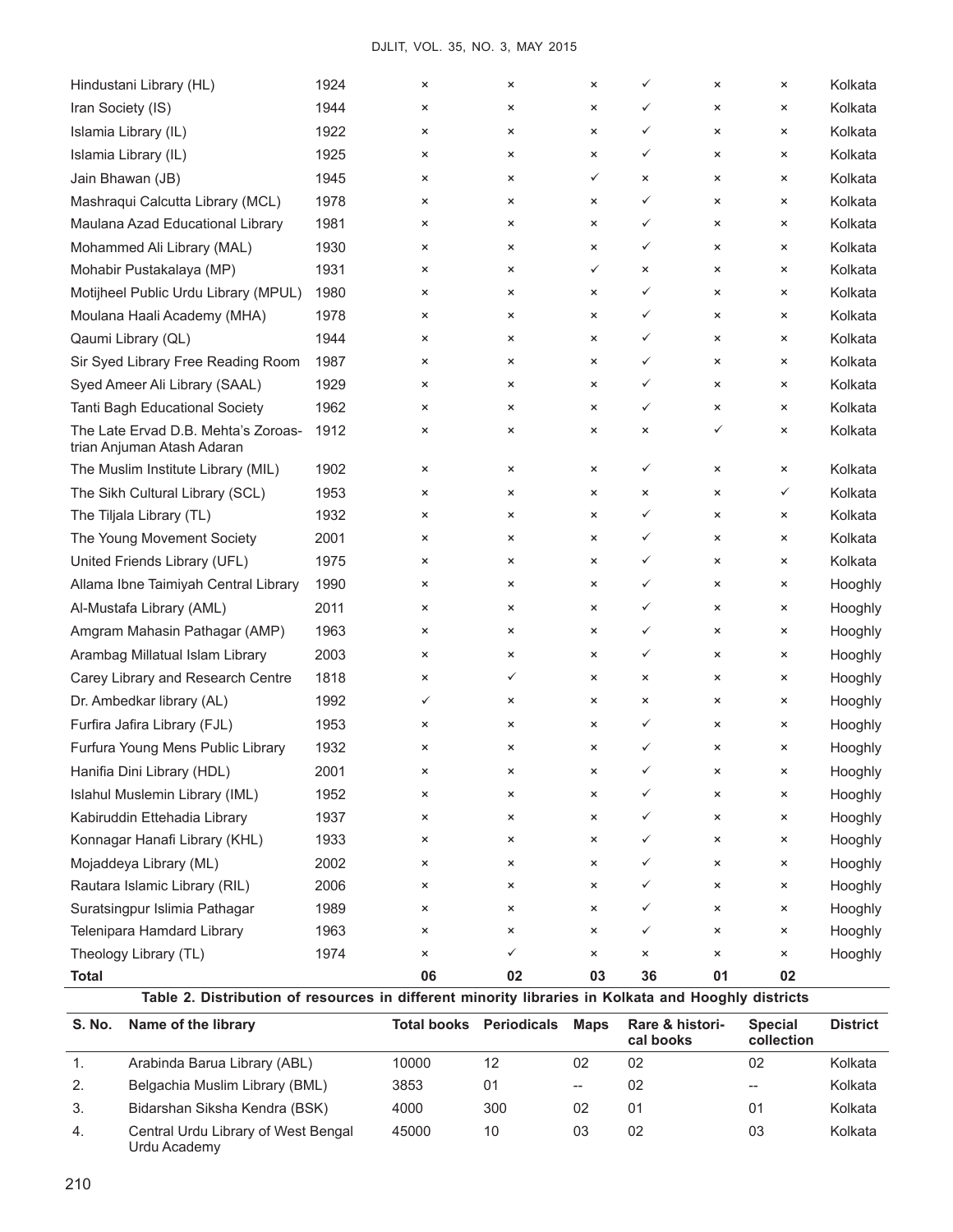| 5.  | Dharmadhar Grantha Prakasani (DGP)                                | 4000  | 15                       | --                                                  | 03                                                  | 03                       | Kolkata |
|-----|-------------------------------------------------------------------|-------|--------------------------|-----------------------------------------------------|-----------------------------------------------------|--------------------------|---------|
| 6.  | Dilkusha Library (DL)                                             | 10000 | 35                       | $- -$                                               | 02                                                  | $\overline{a}$           | Kolkata |
| 7.  | Garia Budha Sanskriti Samsad Library                              | 3000  | 02                       | $- -$                                               | 02                                                  | $-$                      | Kolkata |
| 8.  | Gulab Kumari Library                                              | 4000  | 10                       | $- -$                                               | 100                                                 | 08                       | Kolkata |
| 9.  | Gunalamkar Library(GL)                                            | 2100  | 05                       | $- -$                                               | 02                                                  | 02                       | Kolkata |
| 10. | Gurmat Library (GL)                                               | 2000  | 06                       | $\hspace{0.05cm} -\hspace{0.05cm} -\hspace{0.05cm}$ | 02                                                  | $\overline{\phantom{a}}$ | Kolkata |
| 11. | Hazi Abdulla Library (HAL)                                        | 2000  | 05                       | $-$                                                 | 03                                                  | 02                       | Kolkata |
| 12. | Hanifa Public Urdu Primary Library                                | 4614  | 15                       | 05                                                  | 02                                                  | 03                       | Kolkata |
| 13. | Hindustani Library (HL)                                           | 14000 | $\qquad \qquad -$        | $\overline{\phantom{a}}$                            | $\overline{\phantom{a}}$                            | $\overline{a}$           | Kolkata |
| 14. | Iran Society (IS)                                                 | 15000 | 08                       | 07                                                  | 12000                                               | 18                       | Kolkata |
| 15. | Islamia Library (IL)                                              | 5000  | 05                       | $\overline{\phantom{a}}$                            | 05                                                  | 04                       | Kolkata |
| 16. | Islamia Library (IL)                                              | 2600  | 06                       | $\hspace{0.05cm} -\hspace{0.05cm} -\hspace{0.05cm}$ | 02                                                  | $\overline{\phantom{a}}$ | Kolkata |
| 17. | Jain Bhawan (JB)                                                  | 10000 | 03                       | $\hspace{0.05cm} -\hspace{0.05cm}$                  | 3000                                                | 05                       | Kolkata |
| 18. | Mashraqui Calcutta Library (MCL)                                  | 3005  | 04                       | 02                                                  | $- -$                                               | $-$                      | Kolkata |
| 19. | Maulana Azad Educational Library                                  | 5083  | 88                       | 03                                                  | 10                                                  | 05                       | Kolkata |
| 20. | Mohammed Ali Library (MAL)                                        | 16500 | 26                       | 05                                                  | 500                                                 | 1900                     | Kolkata |
| 21. | Mohabir Pustakalaya (MP)                                          | 800   | 07                       | $\overline{\phantom{a}}$                            |                                                     |                          | Kolkata |
| 22. | Motijheel Public Urdu Library (MPUL)                              | 3113  | 16                       | 02                                                  | $- -$                                               | --                       | Kolkata |
| 23. | Moulana Haali Academy (MHA)                                       | 4300  | 18                       | 01                                                  | 01                                                  | --                       | Kolkata |
| 24. | Qaumi Library (QL)                                                | 1600  | 03                       | 02                                                  | $\hspace{0.05cm} -\hspace{0.05cm} -\hspace{0.05cm}$ | --                       | Kolkata |
| 25. | Sir Syed Library Free Reading Room                                | 2188  | 05                       | $\overline{\phantom{a}}$                            | 50                                                  | $-$                      | Kolkata |
| 26. | Syed Ameer Ali Library (SAAL)                                     | 6222  | 39                       | 08                                                  | 05                                                  | $\overline{\phantom{a}}$ | Kolkata |
| 27. | Tanti Bagh Educational Society (TBES)                             | 3327  | 25                       | $\overline{\phantom{a}}$                            | 23                                                  | 03                       | Kolkata |
| 28. | The Late Ervad D.B. Mehta's Zoroas-<br>trian Anjuman Atash Adaran | 231   | 03                       | 02                                                  | 02                                                  | 02                       | Kolkata |
| 29. | The Muslim Institute Library MIL                                  | 12000 | 65                       | 05                                                  | 105                                                 |                          | Kolkata |
| 30. | The Sikh Cultural Library SCL                                     | 1000  | 15                       | $\overline{\phantom{a}}$                            | 05                                                  | 04                       | Kolkata |
| 31. | The Tiljala Library TL                                            | 4611  | 18                       | 01                                                  | 90                                                  | --                       | Kolkata |
| 32. | The Young Movement Society YMS                                    | 1300  | 02                       | $\hspace{0.05cm} -\hspace{0.05cm} -\hspace{0.05cm}$ | $- -$                                               | --                       | Kolkata |
| 33. | United Friends Library UFL                                        | 3216  | 25                       | --                                                  | $- -$                                               |                          | Kolkata |
| 34. | Allama Ibne Taimiyah Central Library                              | 10000 | 10                       | 01                                                  | 01                                                  |                          | Hooghly |
| 35. | Al-Mustafa Library AML                                            | 290   | 02                       | 01                                                  | 02                                                  | --                       | Hooghly |
| 36. | Amgram Mahasin Pathagar AMP                                       | 3000  | 04                       | 03                                                  |                                                     | 02                       | Hooghly |
| 37. | Arambag Millatual Islam Library AMIL                              | 200   | 03                       | 02                                                  | $\qquad \qquad -$                                   | $-$                      | Hooghly |
| 38. | Carey Library and Research Centre                                 | 12000 | 02                       | 03                                                  | 04                                                  | 03                       | Hooghly |
| 39. | Dr. Ambedkar library (AL)                                         | 1000  | 02                       | 01                                                  | 03                                                  | $- -$                    | Hooghly |
| 40. | Furfira Jafira Library (FJL)                                      | 3800  | 05                       | 10                                                  | 120                                                 | 03                       | Hooghly |
| 41. | Furfura Young Mens Public Library                                 | 1706  |                          |                                                     |                                                     |                          | Hooghly |
| 42. | Hanifia Dini Library (HDL)                                        | 400   | 02                       | 02                                                  | 01                                                  | --                       | Hooghly |
| 43. | Islahul Muslemin Library (IML)                                    | 3000  | 02                       | 02                                                  | 01                                                  |                          | Hooghly |
| 44. | Kabiruddin Ettehadia Library (KEL)                                | 10000 | 02                       | 01                                                  | 150                                                 |                          | Hooghly |
| 45. | Konnagar Hanafi Library (KHL)                                     | 5500  | 01                       | 02                                                  | 100                                                 |                          | Hooghly |
| 46. | Mojaddeya Library (ML)                                            | 550   | $\overline{\phantom{a}}$ | --                                                  |                                                     |                          | Hooghly |
| 47. | Rautara Islamic Library (RIL)                                     | 360   | 02                       | 01                                                  | $\hspace{0.05cm} -\hspace{0.05cm} -\hspace{0.05cm}$ |                          | Hooghly |
| 48. | Suratsingpur Islimia Pathagar (SIP)                               | 700   | $- -$                    |                                                     |                                                     |                          | Hooghly |
| 49. | Telenipara Hamdard Library (THL)                                  | 2520  | 03                       |                                                     |                                                     |                          | Hooghly |
| 50. | Theology Library (TL)                                             | 30000 | 110                      | $\hspace{0.05cm} -\hspace{0.05cm} -\hspace{0.05cm}$ | 02                                                  |                          | Hooghly |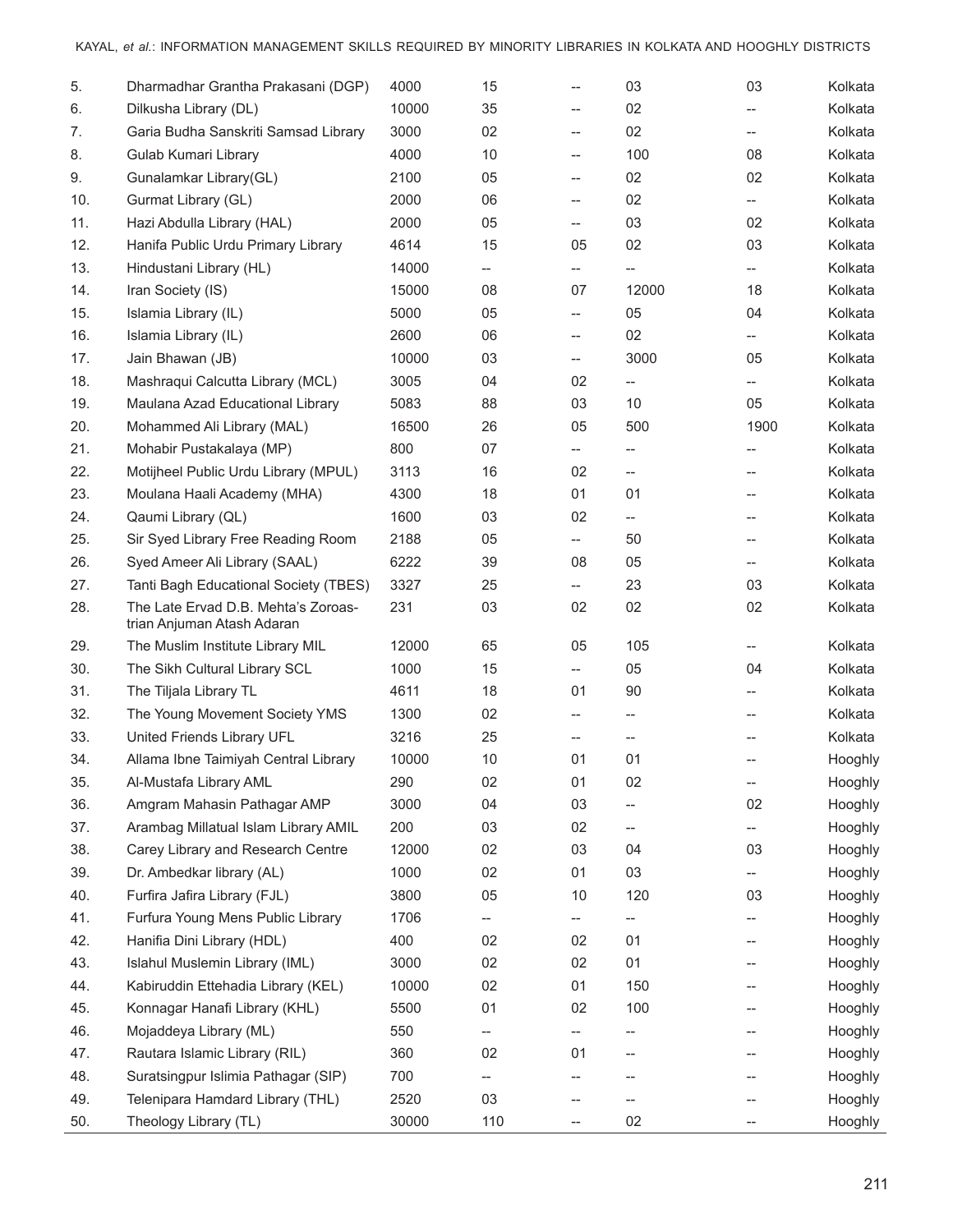|  |  |  | Table 3. Different services provided by the minority libraries in Kolkata and hooghly districts |  |  |
|--|--|--|-------------------------------------------------------------------------------------------------|--|--|
|--|--|--|-------------------------------------------------------------------------------------------------|--|--|

| Name of library                                                   | Lending<br>service | Reference<br>service | Repro-<br>graphic<br>service | <b>Extension IT service</b><br>service |              | Document de-<br>livery service | <b>District</b> |
|-------------------------------------------------------------------|--------------------|----------------------|------------------------------|----------------------------------------|--------------|--------------------------------|-----------------|
| Arabinda Barua Library                                            | $\times$           | $\checkmark$         | $\checkmark$                 | $\pmb{\times}$                         | $\checkmark$ | $\times$                       | Kolkata         |
| Belgachia Muslim Library                                          | ✓                  | ✓                    | ×                            | $\pmb{\times}$                         | ×            | ✓                              | Kolkata         |
| Bidarshan Siksha Kendra                                           | ✓                  | ✓                    | ×                            | ✓                                      | ✓            | ✓                              | Kolkata         |
| Central Urdu Library of West Bengal<br>Urdu Academy               | ✓                  | ✓                    | ✓                            | $\pmb{\times}$                         | $\times$     | ✓                              | Kolkata         |
| Dharmadhar Grantha Prakasani                                      | ✓                  | ✓                    | $\times$                     | $\pmb{\times}$                         | ×            | ✓                              | Kolkata         |
| Dilkusha Library                                                  | ✓                  | ✓                    | $\times$                     | ✓                                      | ✓            | ✓                              | Kolkata         |
| Garia Budha Sanskriti Samsad Library                              | ✓                  | ✓                    | $\times$                     | $\pmb{\times}$                         | ×            | ✓                              | Kolkata         |
| Gulab Kumari Library                                              | ✓                  | ✓                    | $\times$                     | $\pmb{\times}$                         | ✓            | ×                              | Kolkata         |
| Gunalamkar Library                                                | ✓                  | ✓                    | ✓                            | $\pmb{\times}$                         | ✓            | ✓                              | Kolkata         |
| <b>Gurmat Library</b>                                             | ✓                  | ✓                    | ×                            | $\times$                               | ✓            | ✓                              | Kolkata         |
| Hazi Abdulla Library                                              | ✓                  | ✓                    | ×                            | $\pmb{\times}$                         | ×            | ✓                              | Kolkata         |
| Hanifa Public Urdu Primary Library                                | ✓                  | ✓                    | $\times$                     | $\pmb{\times}$                         | $\times$     | $\checkmark$                   | Kolkata         |
| Hindustani Library                                                | ✓                  | $\times$             | ×                            | $\pmb{\times}$                         | $\times$     | $\times$                       | Kolkata         |
| Iran Society                                                      | ×                  | ✓                    | ✓                            |                                        | ✓            | ✓                              | Kolkata         |
| Islamia Library                                                   | ✓                  | ✓                    | ×                            | ✓                                      | ✓            | ✓                              | Kolkata         |
| Islamia Library                                                   | ✓                  | ✓                    | ×                            | $\pmb{\times}$                         | ×            | ✓                              | Kolkata         |
| Jain Bhawan                                                       | ×                  | ✓                    | ✓                            | ✓                                      | ×            | ✓                              | Kolkata         |
| Mashraqui Calcutta Library                                        | ✓                  | ✓                    | $\times$                     | $\pmb{\times}$                         | $\times$     | $\times$                       | Kolkata         |
| Maulana Azad Educational Library                                  | ✓                  | ✓                    | $\times$                     | $\times$                               | $\times$     | ✓                              | Kolkata         |
| Mohammed Ali Library                                              | ✓                  | ✓                    | $\times$                     | $\times$                               | ✓            | ✓                              | Kolkata         |
| Mohabir Pustakalaya                                               |                    | ✓                    | $\times$                     | $\times$                               | $\times$     | $\boldsymbol{\mathsf{x}}$      | Kolkata         |
| Motijheel Public Urdu Library                                     | ✓                  | ✓                    | $\times$                     | $\pmb{\times}$                         | ×            | ×                              | Kolkata         |
| Moulana Haali Academy                                             | ✓                  | ✓                    | $\times$                     | $\pmb{\times}$                         | ×            | ×                              | Kolkata         |
| Qaumi Library                                                     | ✓                  | ✓                    | $\times$                     | $\pmb{\times}$                         | ✓            | $\boldsymbol{\mathsf{x}}$      | Kolkata         |
| Sir Syed Library Free Reading Room                                | ✓                  | ✓                    | ✓                            | $\times$                               | ×            | ×                              | Kolkata         |
| Syed Ameer Ali Library                                            | ✓                  | ✓                    | ×                            | $\pmb{\times}$                         | ×            | ✓                              | Kolkata         |
| Tanti Bagh Educational Society                                    |                    |                      |                              |                                        |              |                                | Kolkata         |
| The Late Ervad D.B. Mehta's Zoroas-<br>trian Anjuman Atash Adaran |                    | ✓                    | ×                            | ×                                      | ×            | $\pmb{\times}$                 | Kolkata         |
| The Muslim Institute Library                                      | ✓                  | ✓                    | ×                            | $\pmb{\times}$                         | $\times$     | ✓                              | Kolkata         |
| The Sikh Cultural Library                                         | ✓                  | ✓                    | ✓                            | ✓                                      | ✓            | ✓                              | Kolkata         |
| The Tiljala Library                                               | ✓                  | ✓                    | ×                            | ✓                                      | ×            | ✓                              | Kolkata         |
| The Young Movement Society                                        | ×                  | ✓                    | $\times$                     | ✓                                      | ×            | ×                              | Kolkata         |
| <b>United Friends Library</b>                                     | ✓                  | ✓                    | $\times$                     | $\pmb{\times}$                         | ×            | ×                              | Kolkata         |
| Allama Ibne Taimiyah Central Library                              | ✓                  | ✓                    | ×                            | ✓                                      | ✓            | ✓                              | Hooghly         |
| Al-Mustafa Library                                                | ✓                  | ×                    | ×                            | ✓                                      | ✓            | $\times$                       | Hooghly         |
| Amgram Mahasin Pathagar                                           | ✓                  | ✓                    | ×                            | $\pmb{\times}$                         | ×            | ×                              | Hooghly         |
| Arambag Millatual Islam Library                                   | ✓                  | ✓                    | $\times$                     | ✓                                      | ×            | ×                              | Hooghly         |
| Carey Library and Research Centre                                 |                    | ✓                    | ×                            | $\pmb{\times}$                         | ✓            | ✓                              | Hooghly         |
| Dr. Ambedkar library                                              | ✓                  | ✓                    | ×                            | ✓                                      | ×            | ×                              | Hooghly         |
| Furfira Jafira Library                                            | ✓                  | ✓                    | ✓                            | ✓                                      | ✓            | ✓                              | Hooghly         |
| Furfura Young Mens Public Library                                 | ✓                  | ×                    | ×                            | $\pmb{\times}$                         | ×            | ×                              | Hooghly         |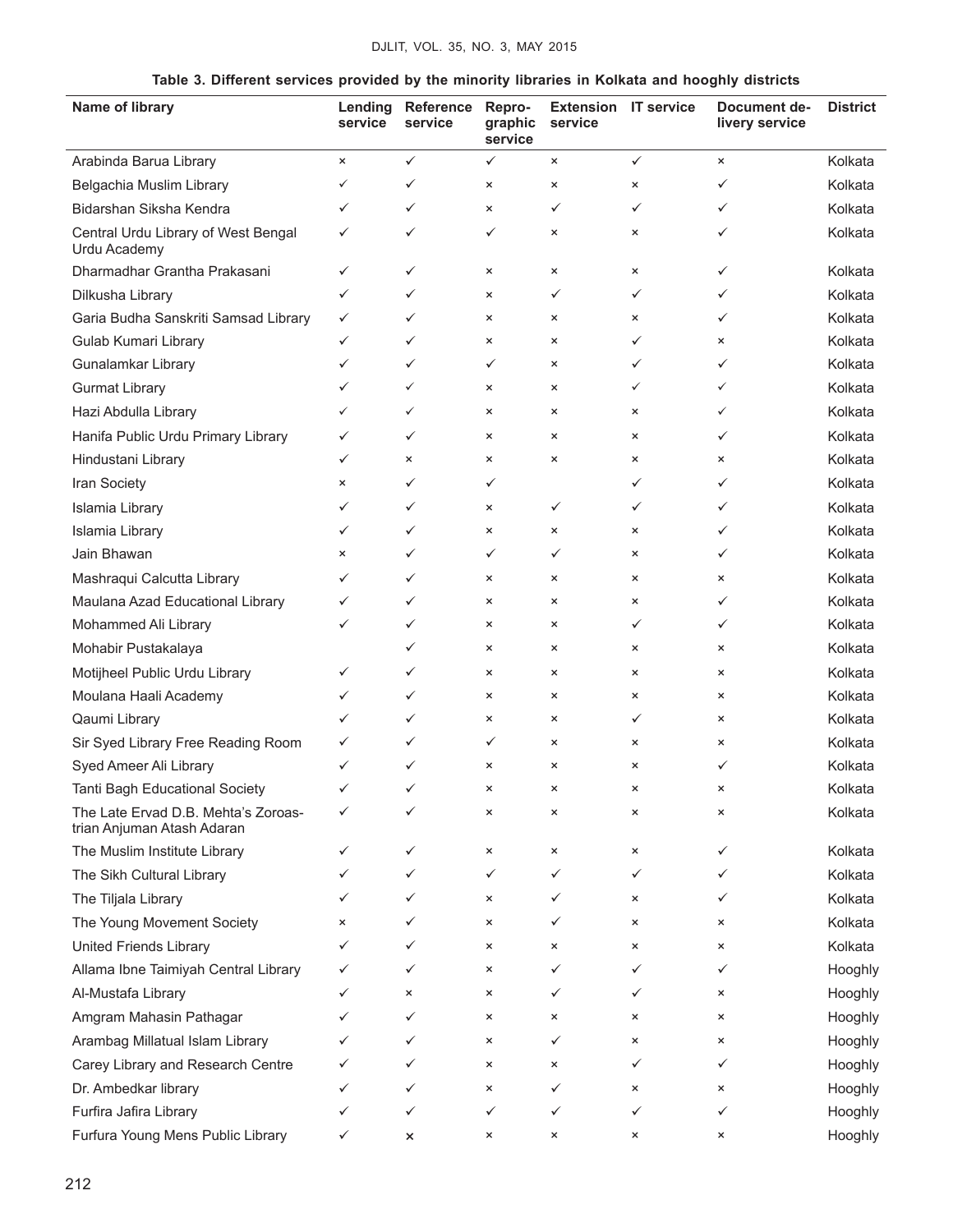| <b>Total</b>                  | 44       | 43                        | 09             | 17           | 16             | 27             |         |
|-------------------------------|----------|---------------------------|----------------|--------------|----------------|----------------|---------|
| Theology Library              |          | $\checkmark$              | ✓              | $\checkmark$ | ✓              | ✓              | Hooghly |
| Telenipara Hamdard Library    |          | $\boldsymbol{\mathsf{x}}$ | $\pmb{\times}$ | $\checkmark$ | $\pmb{\times}$ | ×              | Hooghly |
| Suratsingpur Islimia Pathagar | ✓        | $\times$                  | $\times$       | $\times$     | $\times$       | $\pmb{\times}$ | Hooghly |
| Rautara Islamic Library       | ✓        | $\times$                  | $\times$       | $\checkmark$ | $\times$       | $\times$       | Hooghly |
| Mojaddeya Library             | $\times$ | $\checkmark$              | $\pmb{\times}$ | $\checkmark$ | $\times$       | $\times$       | Hooghly |
| Konnagar Hanafi Library       |          | $\pmb{\times}$            | $\times$       | $\times$     | $\times$       | $\times$       | Hooghly |
| Kabiruddin Ettehadia Library  |          | $\checkmark$              | $\times$       | $\times$     | $\times$       | $\times$       | Hooghly |
| Islahul Muslemin Library      |          | $\checkmark$              | $\pmb{\times}$ | $\checkmark$ | $\times$       | ✓              | Hooghly |
| Hanifia Dini Library          |          | $\checkmark$              | $\times$       | $\times$     | $\times$       | ×              | Hooghly |

reveals that 43 (86 %) minority libraries provide reference services in for their users for different kind of purposes. It also shows that a small percentage of libraries provide other services, viz, Reprography services (18 %), Extension services (34 %) and Computer services (32 %). About 88 % of minority libraries provide lending services. Document delivery services for research work are available in 54 % libraries. In Kolkata district, 70 % of the library information service is rendered for research work. Most of the libraries issue religious and text bookbased books. Novels, books on travel and tourism and books on quiz are also issued. Of the 50 libraries in all, at least 15 libraries help specially the researchers from abroad in research work. Books and documents according to the demand of the researchers are given in photocopied forms. Researchers from China, Japan, Australia, America Germany, Pakistan, Bangladesh, Nepal, Bhutan and Canada have come to these libraries for their research work. The presence of very old books on Muslim religion is another attraction for Furfura Jafira Library, where lot of foreigners coming each year to avail the information. Out of 50 libraries, female users are allowed in 16 libraries in Hooghly and 32 libraries in metropolitan city like Kolkata. Female users are not allowed in 2 libraries-Suratsingpur Islimia Pathagar in Hooghly and Hazi Abdulla Library in Kolkata. This suggests restriction of access of female users to the libraries even in a modern city like Kolkata.

From the point of different services, figure 1 shows that maximum numbers of libraries provide lending service and reference service in Kolkata and Hooghly. Out of 33 libraries in Kolkata, 97 % of libraries provide reference services and 85 % of libraries provide lending service for their users; but 65 % of libraries provide reference service and 94 % of libraries provide lending service out of 17 libraries in Hooghly district. A very interesting fact has been revealed that very small percentage of libraries provides reprography service and IT services in both districts. Reprography services are provided in 18 % minority libraries in Kolkata and in 18 % of



#### **Figure 1. Services provided by minority governed libraries in Kolkata and Hooghly districts.**

libraries in Hooghly. The above figure also shows that around 33 % and 29 % of minority's libraries provide IT service in Kolkata and Hooghly.

### **5.3 Cataloguing and Classification Skills for Information Processing**

Information resources are useless when access is not provided. This fundamental function is within the concept of cataloguing and classification skill. Thus, cataloguing and classification are essential processes that provide access to all the acquired information resources of the library, for it allows people to find information needed for their personal and professional growth and development. It also provides access to information resources in a way, that enables users to find the required information or resources. Table 4 presents the different physical forms of catalogues consisting of Book form, sheaf form, card form, computer form etc. Table 4 revels that out of 17 libraries, 16 libraries maintain proper cataloguing system in different physical form, and it is very interesting that old form or book form is prevalent till day in following different edition these libraries. The above table also shows that only 2 libraries follow Card form cataloguing system, and 14 libraries follow Book form of cataloguing system. This library, though very rich in resources, follows till date the 11<sup>th</sup> edition of DDC. DDC 11<sup>th</sup> rev. edition is followed by only one library that is Furfura Jafira Library (FJL) and  $19<sup>th</sup>$  edition is followed by two libraries which are Dr Ambedkar Library (AL) and Hanifia Dini Library (HDL).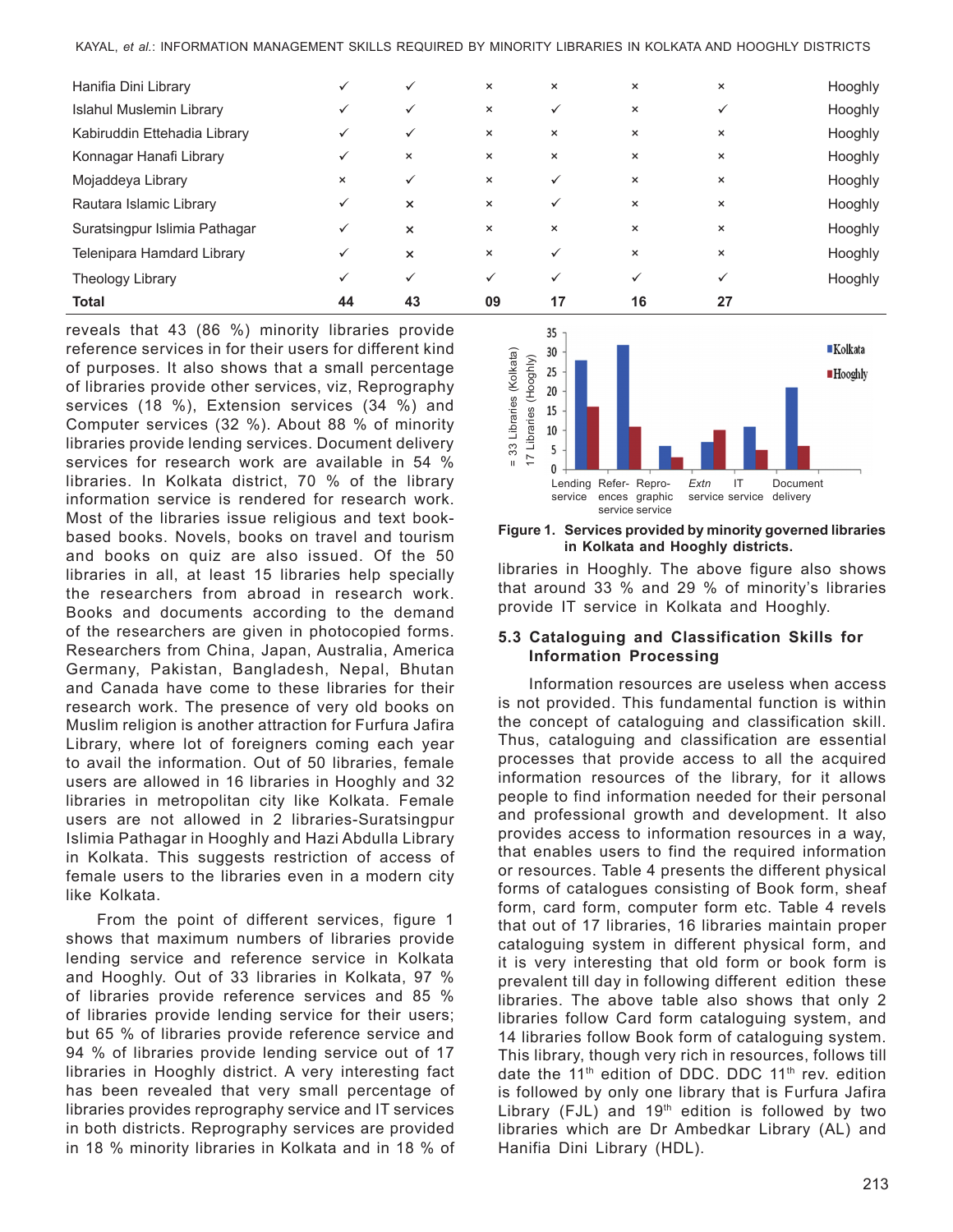Table 5 Shows that cataloguing system is maintained by all minority libraries in Kolkata but Classification scheme is maintained by only 13 libraries for proper arrangement of documents. It shows that majority of libraries follow book from. Sheaf form and card cataloguing system are maintained by 4 libraries. Classified arrangements are followed by 13 libraries, there are no proper arrangements in twenty libraries and the books are furnished according to accession no. in these libraries. Comaparison of information processing system in minority governed libraries of Kolkata and Hooghly Districtsis shown in Figs. 2 and 3. Figure 2 shows that in both Kolkata (88 %) and Hooghly (87 %) district most of the libraries use book form of catalogue. Sheaf form is used in only two libraries in Kolkata. Card form is maintained in 2 libraries respectively in both the districts. There



|  | Table 4. Information processing system in different libraries in hooghly district |  |  |
|--|-----------------------------------------------------------------------------------|--|--|
|--|-----------------------------------------------------------------------------------|--|--|

| S.<br>Name of library |                                                 |              | <b>Cataloguing System</b> |    |                 |       |                                                                       |   |              |   |  | <b>Classification Scheme</b>                                        |   |  |
|-----------------------|-------------------------------------------------|--------------|---------------------------|----|-----------------|-------|-----------------------------------------------------------------------|---|--------------|---|--|---------------------------------------------------------------------|---|--|
| No.                   |                                                 | Yes          |                           |    |                 | lowed | No If yes, the physical form fol- Yes No If yes, the DDC edition fol- |   |              |   |  | lowed                                                               |   |  |
|                       |                                                 |              |                           |    | Book Sheaf Card |       | Auto-<br>mation                                                       |   |              |   |  | 11 <sup>th</sup> Rev. Ed. 19 <sup>th</sup> Ed. 22 <sup>nd</sup> Ed. |   |  |
| $\mathbf{1}$ .        | Allama Ibne Taimiyah Central<br>Library (AITCL) | ✓            |                           | ✓  |                 |       |                                                                       |   | $\checkmark$ |   |  |                                                                     |   |  |
| 2.                    | Al-Mustafa Library (AML)                        | ✓            |                           | ✓  |                 |       |                                                                       |   | ✓            |   |  |                                                                     |   |  |
| 3.                    | Amgram Mahasin Pathagar (AMP)                   | ✓            |                           | ✓  |                 |       |                                                                       |   |              |   |  |                                                                     |   |  |
| 4.                    | Arambag Millatual Islam Library                 |              |                           |    |                 |       |                                                                       |   |              |   |  |                                                                     |   |  |
| 5.                    | Carey Library and Research Cen-<br>tre (CLRC)   | ✓            |                           |    |                 |       |                                                                       |   |              |   |  |                                                                     |   |  |
| 6.                    | Dr. Ambedkar library (AL)                       | ✓            |                           |    |                 |       |                                                                       |   |              |   |  |                                                                     |   |  |
| 7.                    | Furfira Jafira Library (FJL)                    |              |                           |    |                 |       |                                                                       |   |              |   |  |                                                                     |   |  |
| 8.                    | Furfura Young Mens Public Library               | $\checkmark$ |                           |    |                 |       |                                                                       |   |              |   |  |                                                                     |   |  |
| 9.                    | Hanifia Dini Library (HDL)                      | ✓            |                           | ✓  |                 |       |                                                                       |   |              |   |  |                                                                     |   |  |
| 10.                   | Islahul Muslemin Library (IML)                  | ✓            |                           | ✓  |                 |       |                                                                       |   |              |   |  |                                                                     |   |  |
| 11.                   | Kabiruddin Ettehadia Library<br>(KEL)           |              |                           |    |                 |       |                                                                       |   |              |   |  |                                                                     |   |  |
| 12.                   | Konnagar Hanafi Library (KHL)                   | ✓            |                           | ✓  |                 |       |                                                                       |   |              |   |  |                                                                     |   |  |
| 13.                   | Mojaddeya Library (ML)                          |              |                           |    |                 |       |                                                                       |   |              |   |  |                                                                     |   |  |
| 14.                   | Rautara Islamic Library (RIL)                   | ✓            |                           | ✓  |                 |       |                                                                       |   |              |   |  |                                                                     |   |  |
| 15.                   | Suratsingpur Islimia Pathagar                   | ✓            |                           |    |                 |       |                                                                       |   |              |   |  |                                                                     |   |  |
| 16.                   | Telenipara Hamdard Library THL                  | ✓            |                           |    |                 |       |                                                                       |   |              |   |  |                                                                     |   |  |
| 17.                   | Theology Library (TL)                           | ✓            |                           |    |                 |       |                                                                       |   |              |   |  |                                                                     |   |  |
| <b>Total</b>          |                                                 | 16           | 01                        | 14 | 0               | 2     | 0                                                                     | 3 | 14           | 1 |  | 2                                                                   | 0 |  |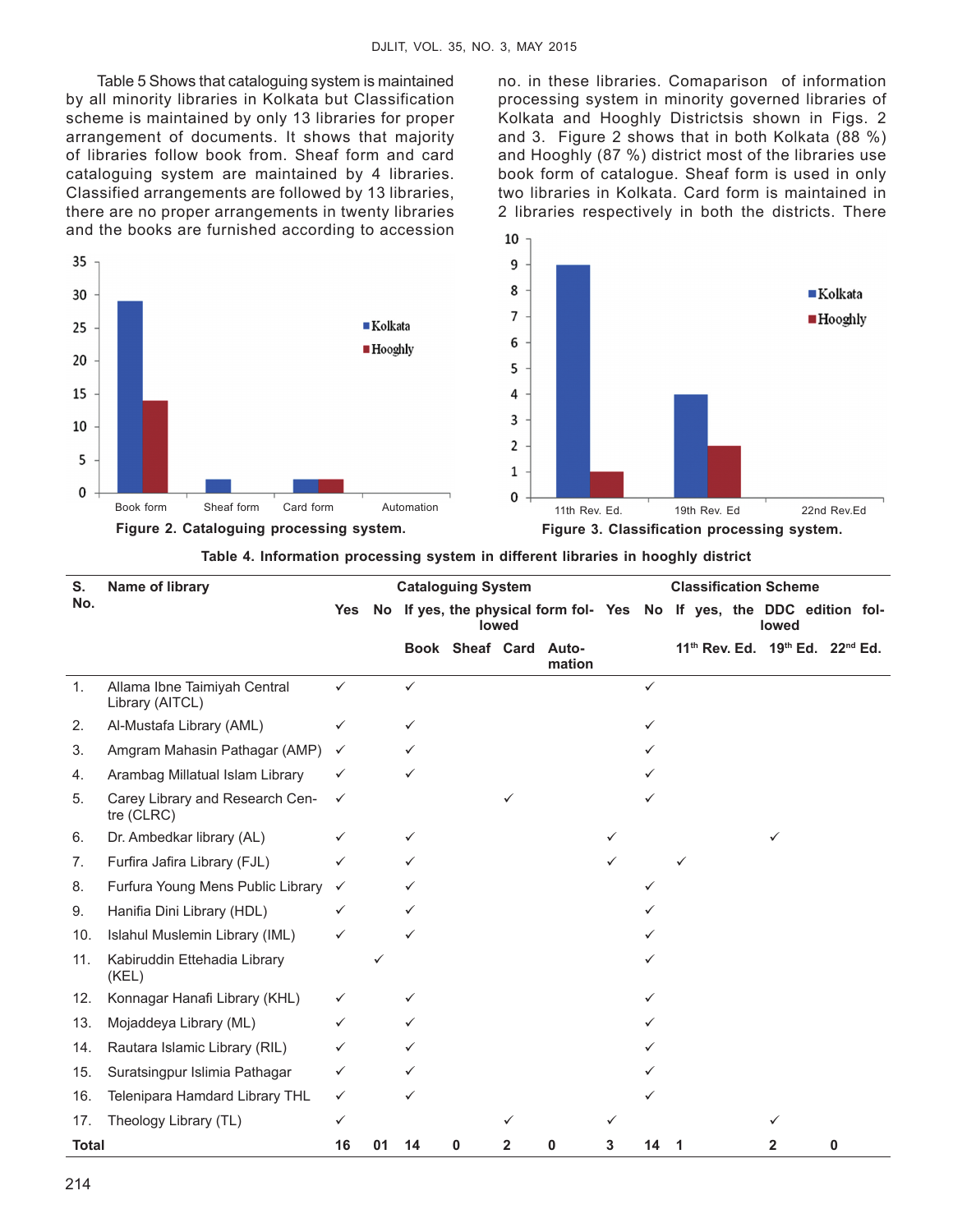### KAYAL, *et al.*: INFORMATION MANAGEMENT SKILLS REQUIRED BY MINORITY LIBRARIES IN KOLKATA AND HOOGHLY DISTRICTS

|               | S. No. Name of library<br><b>Cataloguing system</b>                        |              | <b>Classification scheme</b> |              |                           |   |        |                                        |    |                          |                         |               |
|---------------|----------------------------------------------------------------------------|--------------|------------------------------|--------------|---------------------------|---|--------|----------------------------------------|----|--------------------------|-------------------------|---------------|
|               |                                                                            | Yes No       |                              | followed     | if yes, the physical form |   |        | Yes No if yes, DDC edition<br>followed |    |                          |                         |               |
|               |                                                                            |              |                              |              | Book Sheaf Card Auto-     |   | mation |                                        |    | 11 <sup>th</sup> Rev Ed. | 19 <sup>th</sup><br>Ed. | $22^{nd}$ Ed. |
| $\mathbf 1$ . | Arabinda Barua Library (ABL)                                               | $\checkmark$ |                              | $\checkmark$ |                           |   |        | ✓                                      |    | ✓                        |                         |               |
| 2.            | Belgachia Muslim Library (BML)                                             | $\checkmark$ |                              |              |                           |   |        |                                        |    |                          |                         |               |
| 3.            | Bidarshan Siksha Kendra (BSK)                                              | $\checkmark$ |                              | ✓            |                           |   |        |                                        |    |                          |                         |               |
| 4.            | Central Urdu Library of West<br>Bengal Urdu Academy                        | ✓            |                              |              |                           |   |        |                                        |    |                          | ✓                       |               |
| 5.            | Dharmadhar Grantha Prakasani                                               | $\checkmark$ |                              | ✓            |                           |   |        |                                        | ✓  |                          |                         |               |
| 6.            | Dilkusha Library (DL)                                                      | ✓            |                              | ✓            |                           |   |        | ✓                                      |    |                          |                         |               |
| 7.            | Garia Budha Sanskriti Samsad<br>Library                                    | ✓            |                              |              |                           |   |        |                                        |    |                          |                         |               |
| 8.            | Gulab Kumari Library (GKL)                                                 | ✓            |                              | ✓            |                           |   |        |                                        |    |                          |                         |               |
| 9.            | Gunalamkar Library (GL)                                                    | ✓            |                              | ✓            |                           |   |        |                                        |    |                          |                         |               |
| 10.           | Gurmat Library (GL)                                                        | ✓            |                              | ✓            |                           |   |        |                                        |    |                          |                         |               |
| 11.           | Hazi Abdulla Library (HAL)                                                 | ✓            |                              | ✓            |                           |   |        |                                        |    |                          |                         |               |
| 12.           | Hanifa Public Urdu Primary<br>Library (HPUPL)                              | ✓            |                              | ✓            |                           |   |        |                                        |    |                          |                         |               |
| 13.           | Hindustani Library (HL)                                                    | ✓            |                              | $\checkmark$ |                           |   |        |                                        |    |                          |                         |               |
| 14.           | Iran Society (IS)                                                          | ✓            |                              |              |                           | ✓ |        | ✓                                      |    |                          | ✓                       |               |
| 15.           | Islamia Library (IL)                                                       | ✓            |                              | ✓            |                           |   |        |                                        |    |                          |                         |               |
| 16.           | Islamia Library (IL)                                                       | ✓            |                              | ✓            |                           |   |        |                                        |    |                          |                         |               |
| 17.           | Jain Bhawan (JB)                                                           | ✓            |                              | ✓            |                           |   |        |                                        |    |                          |                         |               |
| 18.           | Mashraqui Calcutta Library                                                 | ✓            |                              | ✓            |                           |   |        |                                        |    |                          |                         |               |
| 19.           | Maulana Azad Educational<br>Library (MAEL)                                 | ✓            |                              | ✓            |                           |   |        |                                        |    |                          |                         |               |
| 20.           | Mohammed Ali Library (MAL                                                  | ✓            |                              | ✓            |                           |   |        |                                        |    |                          |                         |               |
| 21.           | Mohabir Pustakalaya (MP)                                                   | ✓            |                              | ✓            |                           |   |        |                                        |    |                          |                         |               |
| 22.           | Motijheel Public Urdu Library                                              | ✓            |                              |              |                           |   |        |                                        |    |                          |                         |               |
| 23.           | Moulana Haali Academy (MHA)                                                |              |                              |              |                           |   |        |                                        |    |                          |                         |               |
| 24.           | Qaumi Library (QL)                                                         | ✓            |                              | ✓            |                           |   |        |                                        |    |                          |                         |               |
| 25.           | Sir Syed Library Free Reading<br>Room (SLFRR)                              | ✓            |                              | ✓            |                           |   |        |                                        |    |                          |                         |               |
| 26.           | Syed Ameer Ali Library (SAAL)                                              | ✓            |                              | ✓            |                           |   |        |                                        |    |                          |                         |               |
| 27.           | Tanti Bagh Educational Society                                             | ✓            |                              |              |                           |   |        |                                        |    |                          |                         |               |
| 28.           | The Late Ervad D.B. Mehta's<br>Zoroastrian Anjuman Atash<br>Adaran (MZAAA) | ✓            |                              | ✓            |                           |   |        |                                        |    |                          |                         |               |
| 29.           | The Muslim Institute Library                                               | ✓            |                              |              |                           |   |        |                                        |    |                          |                         |               |
| 30.           | The Sikh Cultural Library (SCL)                                            | ✓            |                              | ✓            |                           |   |        |                                        |    |                          |                         |               |
| 31.           | The Tiljala Library (TL)                                                   | ✓            |                              | ✓            |                           |   |        |                                        |    |                          |                         |               |
| 32.           | The Young Movement Society                                                 | ✓            |                              | ✓            |                           |   |        |                                        |    |                          |                         |               |
| 33.           | United Friends Library (UFL)                                               | ✓            |                              | ✓            |                           |   |        |                                        |    |                          |                         |               |
| Total=        |                                                                            | 33           | 0                            | 29           | $\mathbf{2}$              | 2 | 0      | 13                                     | 20 | 09                       |                         | 0             |

### **Table 5. Information processing system in different libraries in kolkata district**